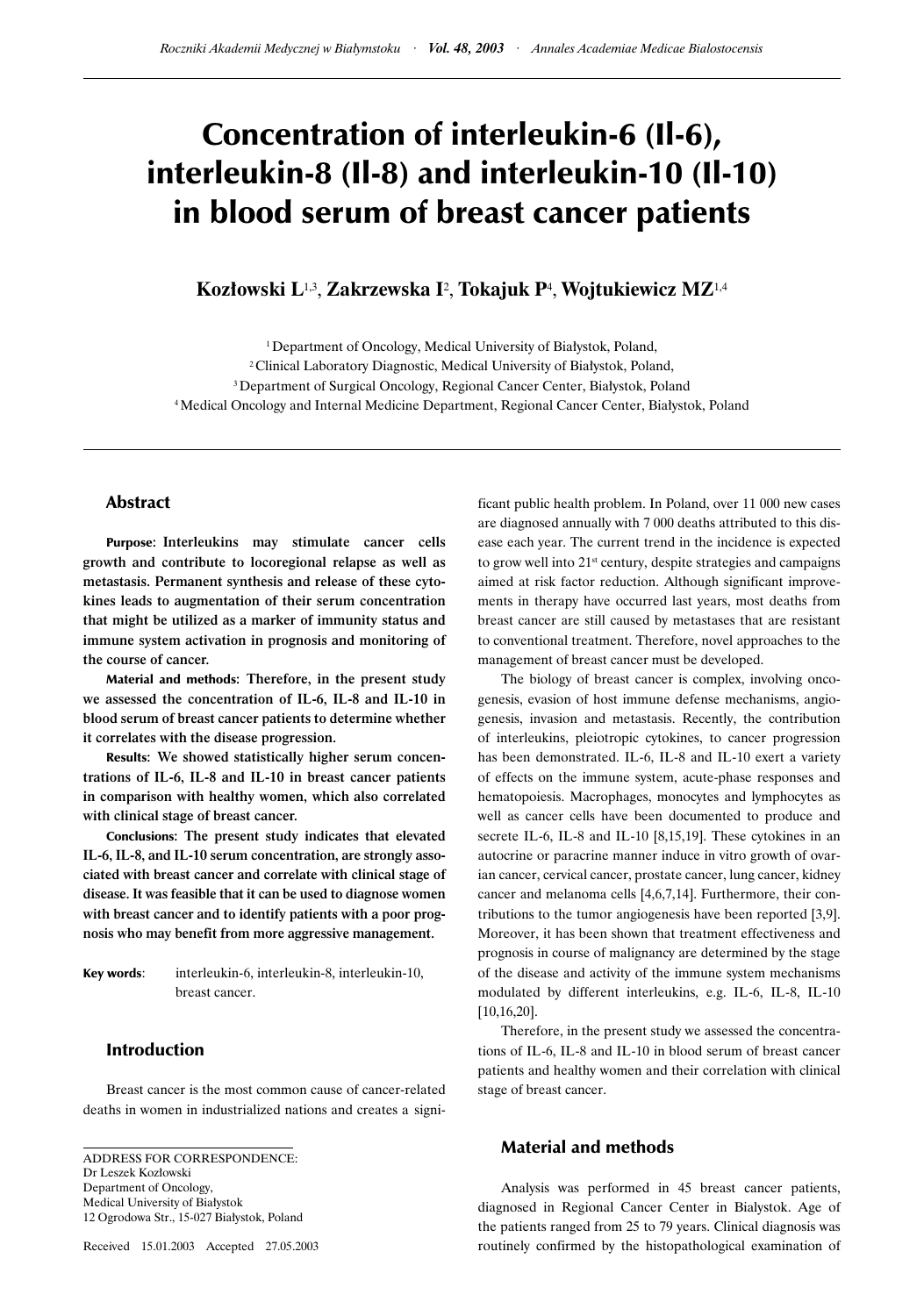| Table 1. IL-6, IL-8 and IL-10 serum concentration values in breast cancer patients and control group. |  |  |
|-------------------------------------------------------------------------------------------------------|--|--|
|-------------------------------------------------------------------------------------------------------|--|--|

|                               |                               | Control group<br>$N = 25$ | Breast cancer patients $N=45$ |
|-------------------------------|-------------------------------|---------------------------|-------------------------------|
| IL-6 concentration $(pg/ml)$  | Median                        | $3.3*$                    | $31.7*$                       |
|                               | Range                         | 1.56-8.6                  | $6.25 - 100.0$                |
|                               | Percentage of elevated values | $\mathbf{0}$              | 39(86.7)                      |
| IL-8 concentration $(pg/ml)$  | Median                        | 5.2                       | $40.1*$                       |
|                               | Range                         | $3.9 - 8.0$               | 7.80-76.0                     |
|                               | Percentage of elevated values | $\mathbf{0}$              | 36(80.0)                      |
| IL-10 concentration $(pg/ml)$ | Median                        | 5.7                       | $24.7*$                       |
|                               | Range                         | $3.9 - 8.8$               | 5.6-37.0                      |
|                               | Percentage of elevated values | $\mathbf{0}$              | 35(77.8)                      |

 $*$  – statistically significant differences ( $p < 0.05$ )

*Table 2*. IL-6, IL-8 and IL-10 serum concentration values in breast cancer patients according to the clinical stage of the disease (TNM classification).

|                               |                                         | Stage of the disease according to TNM classification |                  |                   |                |
|-------------------------------|-----------------------------------------|------------------------------------------------------|------------------|-------------------|----------------|
|                               |                                         | II A<br>$N=6$                                        | II B<br>$N = 23$ | III A<br>$N = 12$ | III B<br>$N=4$ |
| IL-6 concentration $(pg/ml)$  | Median                                  | $18.7*$                                              | $19.3*$          | $40.9*$           | $44.1*$        |
|                               | Range                                   | $6.25 - 30.6$                                        | 7.8-36.4         | 7.8-96.0          | 8.4-100.0      |
|                               | Number of patients with elevated values | 5/6                                                  | 20/23            | 11/12             | 3/4            |
| IL-8 concentration $(pg/ml)$  | Median                                  | 33.6                                                 | 35.2             | 36.3              | 48.8           |
|                               | Range                                   | 7.8-60.0                                             | $7.8 - 76.0$     | $7.8 - 60.0$      | 8.0-75.0       |
|                               | Number of patients with elevated values | 4/6                                                  | 18/23            | 11/12             | 3/4            |
| IL-10 concentration $(pg/ml)$ | Median                                  | 18.9                                                 | 19.6             | 29.9              | 26.0           |
|                               | Range                                   | $5.6 - 29.0$                                         | $6.4 - 32.0$     | $6.2 - 35.0$      | $6.9 - 37.0$   |
|                               | Number of patients with elevated values | 5/6                                                  | 18/23            | 9/12              | 3/4            |

\* – statistically significant differences (p<0.05)

the tumor tissue samples. Of the 45 patients, 30 has suffered from ductal infiltrating carcinoma (carcinoma ductale infiltrans) and 15 from lobular infiltrating carcinoma (carcinoma lobulare infiltrans). Examined patients were in clinical stage IIA, IIB, IIIA and IIIB according to TNM classification. At the time of examination patients were not showing any signs of clinically overt active inflammatory process. Control group comprised 25 healthy women. Blood samples were collected before treatment initiation. Blood serum was stored in a freezer at -20°C.

Interleukin-6, -8 and -10 concentrations were determined in serum samples by enzyme-linked immunosorbent assays (ELISAs). ELISA reagents have been used that are commercially available in assay kits (R&D Systems). Median interleukins serum concentrations obtained from control group of healthy women were taken as reference values.

Statistical differences were analyzed by Student's t test and nonparametric Wilcoxon test. A value of  $p<0.05$  was considered statistically significant.

# Results

*Tab. 1* presents serum concentrations of IL-6, IL-8 and IL-10 in breast cancer patients and healthy women (control group), respectively. With reference to the control group differences were considered statistically significant. Serum concentration of the IL-6 were increased in 39 (86.7%), IL-8 in 36 (80%) and IL-10 in 35 (77.8%) patients. The positive significant correlation between serum concentrations of the IL-6 and IL-8 ( $p$ <0.05) and negative significant correlation between serum concentrations of the IL-10 and interleukins IL-6 and IL-8 ( $p$ <0.05) was demonstrated. The distribution of the interleukins serum concentration according to the clinical stages of breast cancer is shown in *Tab. 2*. Higher serum concentrations of IL-6, IL-8 and IL-10 were seen in stage III of the disease compared to values obtained from stage II patients. Statistically significant differences were seen only with reference to the IL-6 serum concentration ( $p<0.05$ ), whereas IL-8 and IL-10 serum concentrations were not significantly correlated with the stage of the disease.